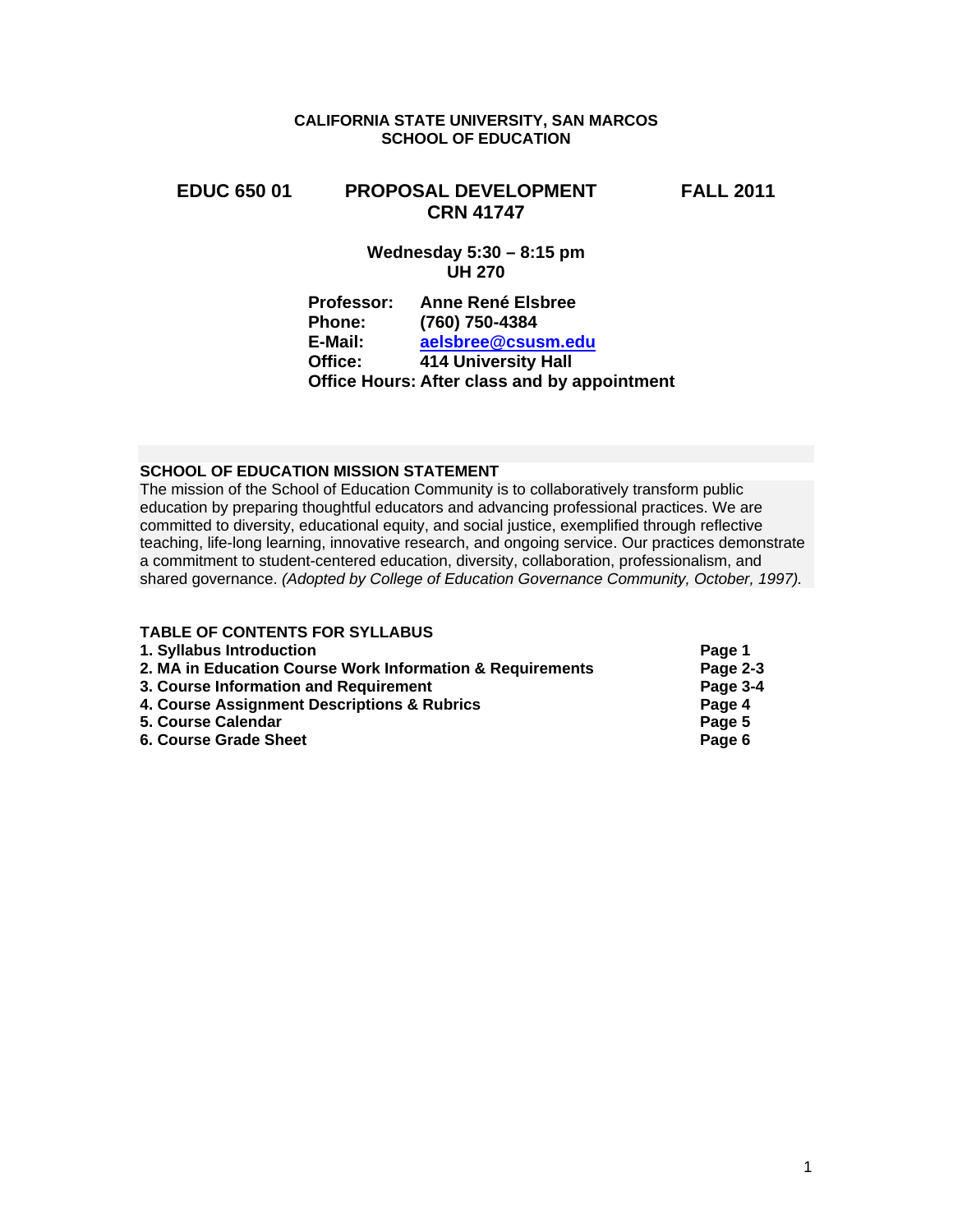# **2. MA IN EDUCATION COURSEWORK INFORMATION & REQUIREMENTS Course Prerequisites**

Admission to the MA Program & EDUC 622

## **School of Education Attendance Policy**

 as possible. *(Adopted by the College of Education Governance Community, December, 1997.)*  Due to the dynamic and interactive nature of courses in the School of Education, all students are expected to attend all classes and participate actively. At a minimum, students must attend more than 80% of class time, or s/he may not receive a passing grade for the course at the discretion of the instructor. Individual instructors may adopt more stringent attendance requirements. Should the student have extenuating circumstances, s/he should contact the instructor as soon

## **Graduate Students with Disabilities Requiring Reasonable Accommodations**

Graduate students with disabilities who require reasonable accommodations must be approved for services by providing appropriate and recent documentation to the Office of Disable Student Services (DSS). This office is located in Craven Hall 4300, and can be contacted by phone at (760) 750-4905, or TTY (760) 750-4909. Students authorized by DSS to receive reasonable accommodations should meet with their instructor during office hours or, in order to ensure confidentiality, in a more private setting.

## **CSUSM Academic Honesty Policy**

Students will be expected to adhere to standards of academic honesty and integrity, as outlined in the Student Academic Honesty Policy. All written work and oral presentation assignments must be original work. All ideas/materials that are borrowed from other sources must have appropriate references to the original sources. Any quoted material should give credit to the source and be punctuated with quotation marks. Disciplinary action may include the lowering of grades and/or the assignment of a failing grade for an exam, assignment, or the class as a whole. Incidents of Academic Dishonesty will be reported to the Dean of Students. Sanctions at the University level may include suspension or expulsion from the University.

## **Plagiarism**

As an educator, it is expected that each graduate student will do his/her own work, and contribute equally to group projects and processes. Plagiarism or cheating is unacceptable under any circumstances. If you are in doubt about whether your work is paraphrased or plagiarized see the Plagiarism Prevention for Students website http://library.csusm.edu/plagiarism/index.html. If there are questions about academic honesty, please consult the University catalog.

## **Graduate Writing Requirements**

The California State University maintains a Graduation Writing Assessment Requirement (GWAR) for master's students, to be completed before Advancement to Candidacy can be approved. A student may satisfy the graduate writing requirement in one of two ways: an acceptable standardized test score, or a paper that receives a passing score as described in the GWAR rubric. Toward the goal of providing opportunity for graduate students in the College of Education to satisfy the writing requirement, all papers in all graduate classes must adhere to the rules of style (for writing and format style) detailed in the Publication Manual of the American Psychological Association, 6th Ed. (2009). This is a required textbook for all CSUSM SoE graduate courses.

## **Electronic Communication Protocol**

Electronic correspondence is a part of your professional interactions. If you need to contact instructor or other teacher candidates, e-mail is often the easiest way to do so. It is my intention to respond to all received e-mails in a timely manner. Please be reminded that electronic correspondences are a very specific form of communication, with their own form of nuances, meanings, and etiquette. For instance, electronic messages sent with all upper case letters, major typos, or slang, often communicates more than the sender originally intended. With that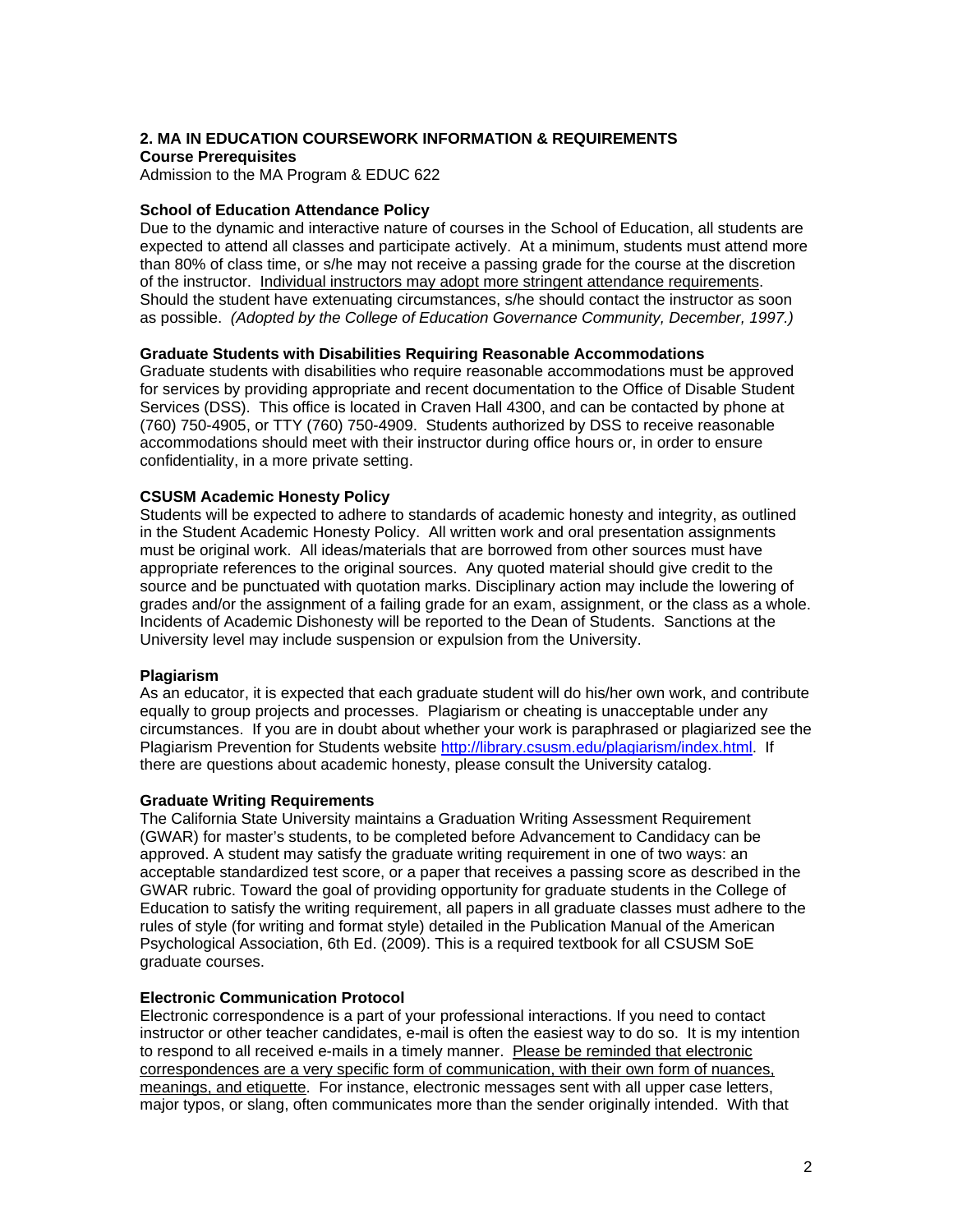said, please be mindful of all electronic messages you send, to your colleagues, to faculty members in the School of Education, or to persons within the greater educational community. All electronic messages should be crafted with professionalism and care.

# **Things to consider:**

- Would I say in person what this e-mail specifically says?
- How could this e-mail be misconstrued?
- Does this e-mail represent my highest self?
- Am I sending this e-mail to avoid a face-to-face conversation?

In addition, if there is ever a concern with an email I send to you, let's talk in person so we can correct any confusion.

#### **3. COURSE INFORMATION & REQUIREMENTS Course Description**

EDUC 650: This course is designed to guide students through the planning, preparation and completion of the research or project proposal. With the guidance of the instructor, students will work collaboratively to plan and prepare each component of their proposals; an introduction to the study, well-developed research questions, a review of the literature, and proposal methodology. *In addition to proposal development (Chapter 1-3), this course will support students to conduct research or develop a project (Chapter 4) and write up educational recommendations (Chapter 5) based on their culminating activity.* 

# **Objectives**

- 1. Identify Key Components of a Research Thesis or Curriculum Project.
- 2. Master APA Manual Format.
- 3. Write Thesis or Project.
- 4. Practice for Poster Presentation.

# **Required Texts: Available at CSUSM Bookstore.**

American Psychological Association. (2009). *Publication Manual of the American Psychological Association (6th ed.)* Washington D.C.: American Psychological Association. ISBN 9781433805615 (paperback), 9781433805622 (spiral), or 9781433805592 (hardcover).

# **Course Requirements**

 instructor. MA in Education is a professional preparation program. It is expected that graduate students will come to class prepared to discuss the readings, submit required assignments, and participate in class activities. Graduate students are expected to adhere to academic honesty and integrity, standards of dependability, confidentiality and writing achievement. Because it is important for educators to be able to effectively communicate their ideas to students, parents, colleagues, and administrators, writing that is original, clear and error-free is a priority for the School of Education. It is expected that work will be turned in on time. Please discuss individual issues with the

## **Instructor Application of the Attendance Policy**

For this course attendance, students are required to attend 10 of the 15 sessions. Any absence beyond will result in a loss of 2 points. A minimum grade of C is required in EDUC 650 to qualify as part of the MA requirement. Absences and late arrivals/early departures will affect the final grade. If extenuating circumstances occur, the student should contact the instructor as soon as possible to make appropriate arrangements.

The following individual penalties will be assessed for absences:

- Two (2) points will be deducted for each hour absence or portion of a session; this includes tardiness and early departures.
- Half credit for any late assignments turned in within one week of the original due date.
- No assignments will be accepted after one week.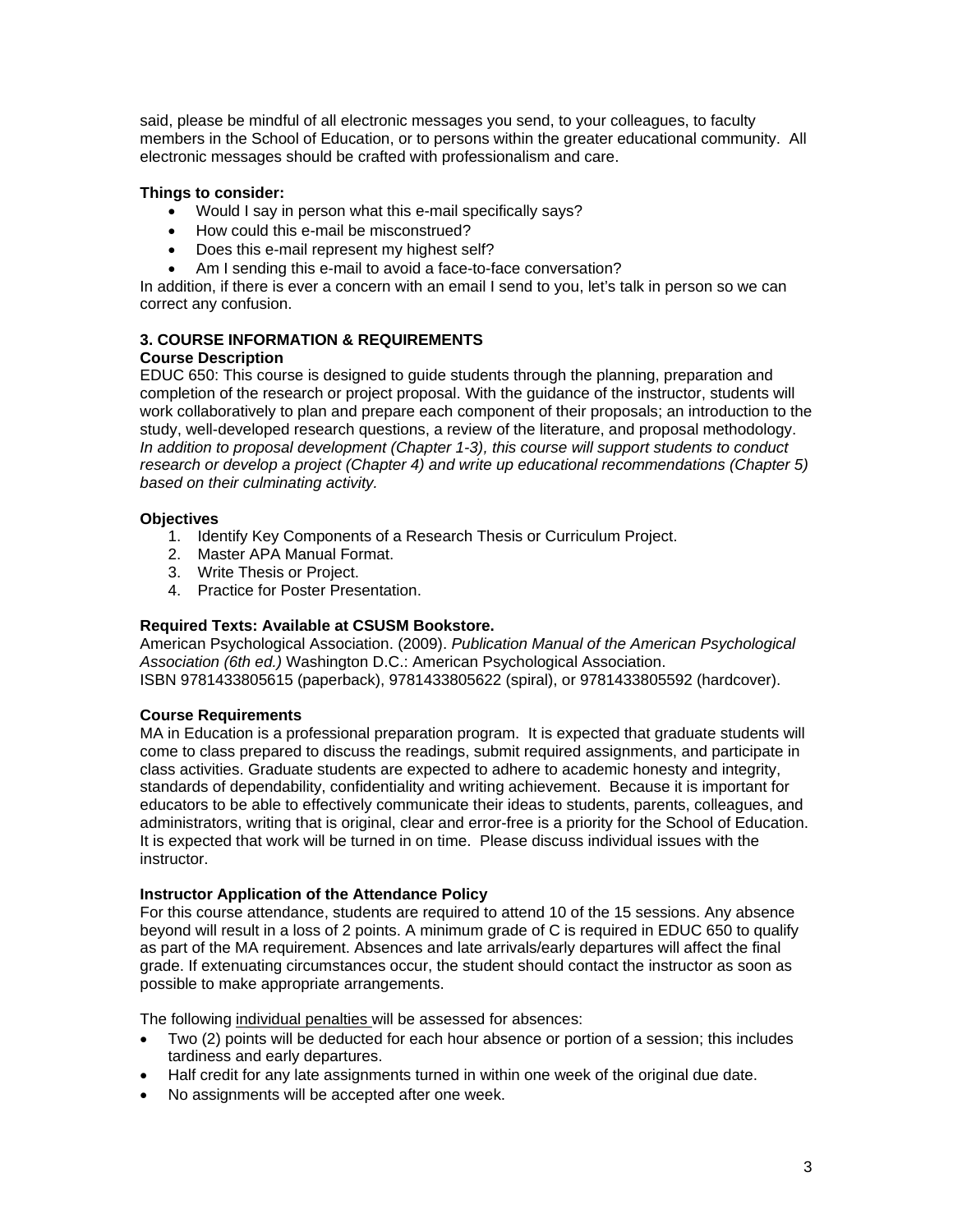- No credit for the intermediate assessment for that day's work (reading responses, in-class activities, presentations…)
- 1 make up assignment will be accepted for a three-hour (or portion of 3 hours) absence assignment is due 1 week after absence. Make Up Assignment must be negotiated with instructor. Make up assignments are due within one week of absence.
- The extra credit assignment is available for students that have not missed any class sessions and the extra credit assignment is due the fourth to last class session (Session 12). Extra Credit/Make-Up Assignment Options are provided online.

# **4. COURSE ASSIGNMENT DESCRIPTIONS & RUBRICS**

# **Attendance 20% = 20 Points**

Students are required to attend 10 or 15 sessions. Students may choose which sessions will support their writing needs. Students can earn 2 extra points for attending any extra session. Students will lose 2 points for each absence or portion of a session absence under the minimal 10 sessions.

# **Writing 55% = 55 Points**

Students will be required to write 3 or more chapters of the thesis or project. Students will turn in their writing 6 times throughout the semester. Each of these six drafts will be reviewed by a peer. Two of these drafts will be reviewed and graded by the instructor. The chapters will be evaluated using the chapter rubrics for the School of Education. The peer and the instructor will evaluate the writing quality. Chapter Rubrics are provided on cougar course and the School of Education Website.

## **Writing Feedback 25% = 25 Points**

Each student will provide feedback to a peer's writing 5 times throughout the semester. Each feedback assignment will be worth 5 points. Each student will use the Chapter Rubrics and the Praise, Question and Polish Format to provide the feedback. The peer and the instructor will evaluate the feedback quality.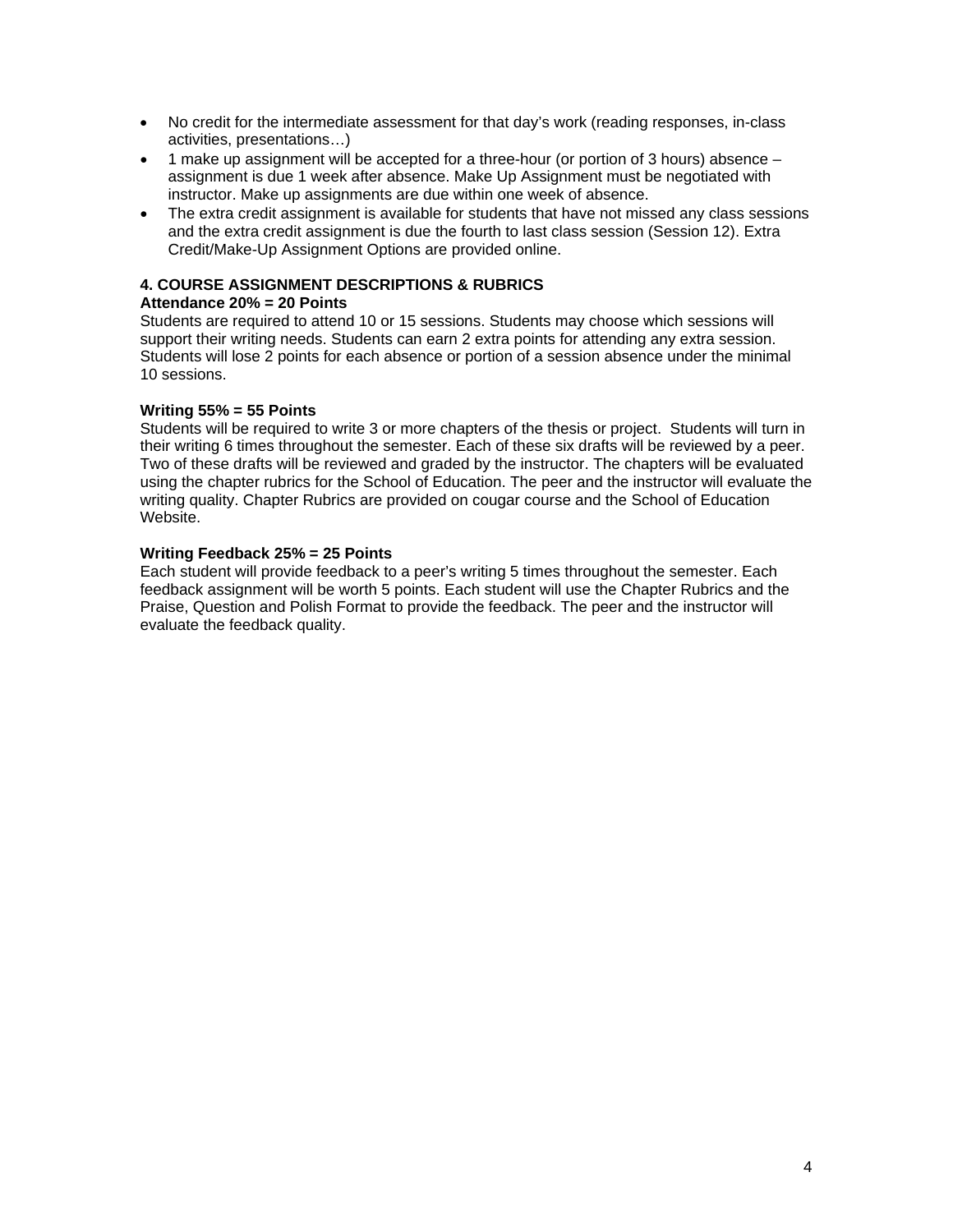### **EDUC 650 Calendar**

| <b>Session</b>   | <b>Topic &amp; Objectives</b>                                                                      | Assignments (Do prior to class/Do in class)                                                                   |  |  |
|------------------|----------------------------------------------------------------------------------------------------|---------------------------------------------------------------------------------------------------------------|--|--|
| 1                | Overview of Chapter 1-5                                                                            | 1. Research/Project Plan                                                                                      |  |  |
| Aug 31           | 1. Understand course expectations                                                                  | 2. Identify writing objectives                                                                                |  |  |
|                  | 2. Learn classmate names.                                                                          | 3. Register for EDUC 650<br>4. Purchase APA Manual 6 <sup>th</sup> Edition                                    |  |  |
|                  | 3. Identify key components of 5 chapters.<br>4. Develop Initial Research/Project Plan              | 5. Pick a Writing Partner                                                                                     |  |  |
|                  | 5. Identify writing objectives for semester                                                        |                                                                                                               |  |  |
|                  | 6. Register for EDUC 650                                                                           |                                                                                                               |  |  |
|                  | 7. Purchase APA Manual                                                                             |                                                                                                               |  |  |
|                  | 8. Pick a Writing Partner                                                                          |                                                                                                               |  |  |
| $\mathbf{2}$     | <b>Literature Review</b><br><b>Meet in Kellogg Library</b>                                         | 1. Identify literature research goals<br>2. Learn research strategies                                         |  |  |
| Sept 7           | 1. Identify an area that is gapping in their literature review.                                    | 3. Set appointment with librarian                                                                             |  |  |
|                  | 2. Develop skills to locate published research.                                                    | 4. Share writing with partner                                                                                 |  |  |
|                  | 3. Set a date to meet with librarian for extra support.                                            | 5. Develop a Timeline with Chair                                                                              |  |  |
|                  | 4. Share writing with partner.<br><b>APA Format</b>                                                |                                                                                                               |  |  |
| 3                | 1. Bring APA Manual and post its to class.                                                         | 1. Bring APA Manual and post its to class.<br>2. Mark the APA Manual for easy reference.                      |  |  |
| Sept 14          | 2. Mark the APA Manual for easy reference.                                                         | 3. Learn how to cite in text.                                                                                 |  |  |
|                  | 3. Learn how to cite in text.                                                                      | 4. Learn how to write a reference.                                                                            |  |  |
|                  | 4. Learn how to write a reference.                                                                 | 5. Write up feedback for partner.                                                                             |  |  |
|                  | 5. Swap writing and provide feedback to partner using PQP (Praise,<br>Question & Polish).          | 6. Provide feedback to partner.                                                                               |  |  |
| 4                | <b>Committee Relations</b>                                                                         | 1. Identify key strategies to enhance a positive committee                                                    |  |  |
| Sept 21          | 1. Identify key strategies to enhance a positive committee                                         | relationship.                                                                                                 |  |  |
|                  | relationship.                                                                                      | 2. Give an update on your timeline goals.                                                                     |  |  |
|                  | 2. Give an update on your timeline goals.<br>3. Provide writing to partner                         | 3. Provide writing to partner.<br>4. Give a copy of writing to Anne René.                                     |  |  |
| 5                | <b>Transition Writing</b>                                                                          | 1. Identify the key components to a transition.                                                               |  |  |
|                  | 1. Identify the key components to a transition.                                                    | 2. Review the transitions in writing.                                                                         |  |  |
| Sept 28          | 2. Review the transitions in writing.                                                              | 3. Identify how to revise transitions.                                                                        |  |  |
|                  | 3. Identify how to revise transitions.                                                             | 4. Write up feedback for partner                                                                              |  |  |
|                  | 4. Write up feedback for partner.<br>5. Provide feedback to partner.                               | 5. Provide feedback to partner                                                                                |  |  |
| 6                | Ch 3: Methods                                                                                      | 1. Identify the components for chapter 3.                                                                     |  |  |
| Oct <sub>5</sub> | 1. Identify the components for chapter 3.                                                          | 2. Determine what Ch 3 sections need to be revised.                                                           |  |  |
|                  | 2. Determine what Ch 3 sections need to be revised.                                                | 3. Share writing with partner.                                                                                |  |  |
|                  | 3. Share writing with partner.                                                                     |                                                                                                               |  |  |
| 7                | Ch 4: Presentation<br>1. Identify the key components for Project Chapter 4.                        | 1. Identify the key components for Project Chapter 4.<br>2. Identify the key components for Thesis Chapter 4. |  |  |
| <b>Oct 12</b>    | 2. Identify the key components for Thesis Chapter 4.                                               | 3. Determine what sections need to be revised and how.                                                        |  |  |
|                  | 3. Determine what sections need to be revised and how.                                             | 4. Write up feedback for partner.                                                                             |  |  |
|                  | 4. Write up feedback for partner.                                                                  | 5. Provide feedback to partner.                                                                               |  |  |
|                  | 5. Provide feedback to partner.<br><b>Ch 5: Recommendations</b>                                    | 1. List key components of Thesis Ch 5.                                                                        |  |  |
| 8                | 1. Identify key components of Thesis Ch 5.                                                         | 2. List key components of Project Ch 5.                                                                       |  |  |
| <b>Oct 19</b>    | 2. Identify key components of Project Ch 5.                                                        | 3. Determine what components to revise for their Chapter 5.                                                   |  |  |
|                  | 3. Determine what components to revise for their Chapter 5.                                        | 4. Share writing with partner                                                                                 |  |  |
|                  | 4. Share writing with partner<br>5. Provide a copy of writing to Anne René.                        | 5. Provide a copy of writing to Anne René.                                                                    |  |  |
| 9                | <b>APA Format for References</b>                                                                   | 1. Revise citations within text using the APA Style Format.                                                   |  |  |
|                  | 1. Revise citations within text using the APA Style Format.                                        | 2. Revise reference section using the APA Style Format.                                                       |  |  |
| <b>Oct 26</b>    | 2. Revise reference section using the APA Style Format.                                            | 3. Write up feedback for partner                                                                              |  |  |
|                  | 3. Write up feedback for partner.                                                                  | 4. Provide feedback to partner                                                                                |  |  |
| 10               | 4. Provide feedback to partner.<br><b>IRB Workshop via Graduate Studies</b>                        | 1. Attend IRB Workshop if needed.                                                                             |  |  |
|                  | No class meeting - Time for writing.                                                               | 2. Write                                                                                                      |  |  |
| Nov <sub>2</sub> |                                                                                                    | 3. Share poster writing with partner.                                                                         |  |  |
| 11               | <b>Poster Presentation Workshop</b>                                                                | 1. Identify what needs to be on a poster.                                                                     |  |  |
| Nov 9            | 1. Identify what needs to be on a poster.<br>2. Create Poster.                                     | 2. Create Poster.<br>3. Share Poster Writing with Partner.                                                    |  |  |
|                  | 3. Share Poster Writing with Partner.                                                              |                                                                                                               |  |  |
| 12               | <b>Poster Presentation Practice</b>                                                                | 1. Finish poster.                                                                                             |  |  |
| <b>Nov 16</b>    | 1. Finish poster.                                                                                  | 2. Present poster presentation.                                                                               |  |  |
|                  | 2. Present poster presentation.                                                                    | 3. Provide feedback on posters.                                                                               |  |  |
|                  | 3. Provide feedback on posters.<br>4. Identify any revisions you will make for poster.             | 4. Identify any revisions you will make for poster.                                                           |  |  |
| 13               | <b>Thanksgiving Break</b>                                                                          | <b>Break - No Class</b>                                                                                       |  |  |
| <b>Nov 23</b>    |                                                                                                    |                                                                                                               |  |  |
| 14               | <b>Poster Session</b>                                                                              | 1. Attend Poster Session                                                                                      |  |  |
|                  | 1. Attend Poster Session                                                                           | 2. Present poster.                                                                                            |  |  |
| <b>Nov 30</b>    | 2. Present poster.                                                                                 | 3. Finish MA.                                                                                                 |  |  |
|                  | 3. Finish MA.                                                                                      |                                                                                                               |  |  |
| 15               | <b>Culminating Activity Action Plan &amp; Closure</b><br>1. Review what was learned this semester. | 1. Review what was learned this semester.<br>2. Review achievements for the semester.                         |  |  |
| Dec 7            | 2. Review achievements for the semester.                                                           | 3. Identify next steps in action plan.                                                                        |  |  |
|                  | 3. Identify next steps in action plan.                                                             |                                                                                                               |  |  |

This calendar has been thoughtfully planned, but could change to meet the students' needs.